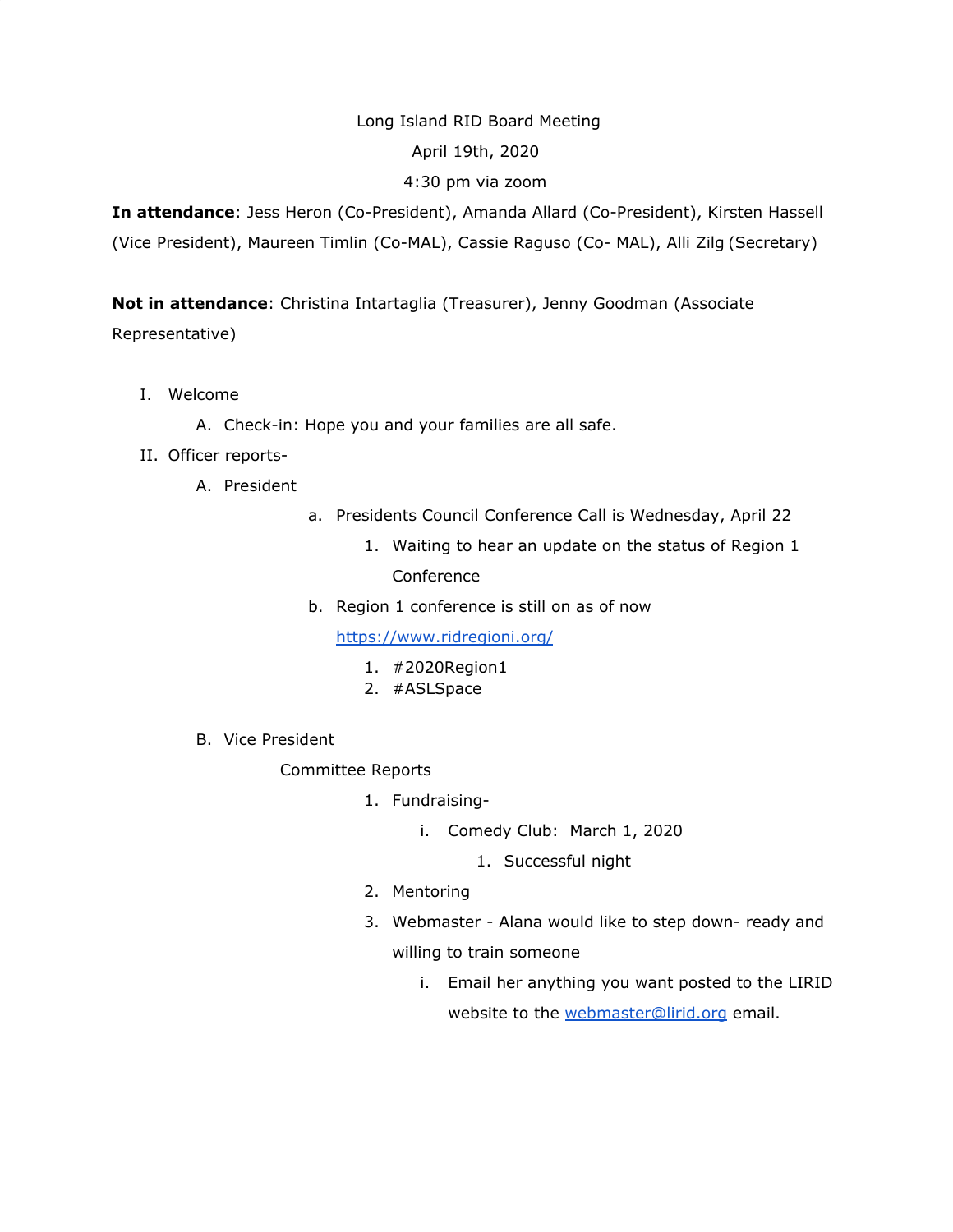- ii. Alana created a webmaster guide which is now in the webmaster google drive and has been shared with the board (shared 12.30.2019)
- 4. Membership-
- 5. Emergency fund
	- i. Board votes not to hand out emergency fund money solely for COVID-19 financial impact reasons because it would be too unfair to pick and choose only a select few people
	- ii. If someone experiences additional emergencies during this time request can be brought to board and voted on
	- iii. Instead- offer free membership for the next year but still required to fill out membership paperwork for record keeping purposes
		- 1. All board members in attendance voted yes for this
- 6. Professional Development
	- i. Emergency Preparedness Workshop with Mill Neck is canceled
- 7. CMP
- 8. Elections
	- i. Call for nominations went out March 1, 2020
	- ii. Some nominations are in
		- 1. Still in need of President, VP, and

Treasurer

C. Secretary

-Minutes approval- Alli will make sure all minutes are posted on Google Drive for the board to vote on

-Send approved minutes for Alana to post on website

-please review and check off past minutes

D. Treasurer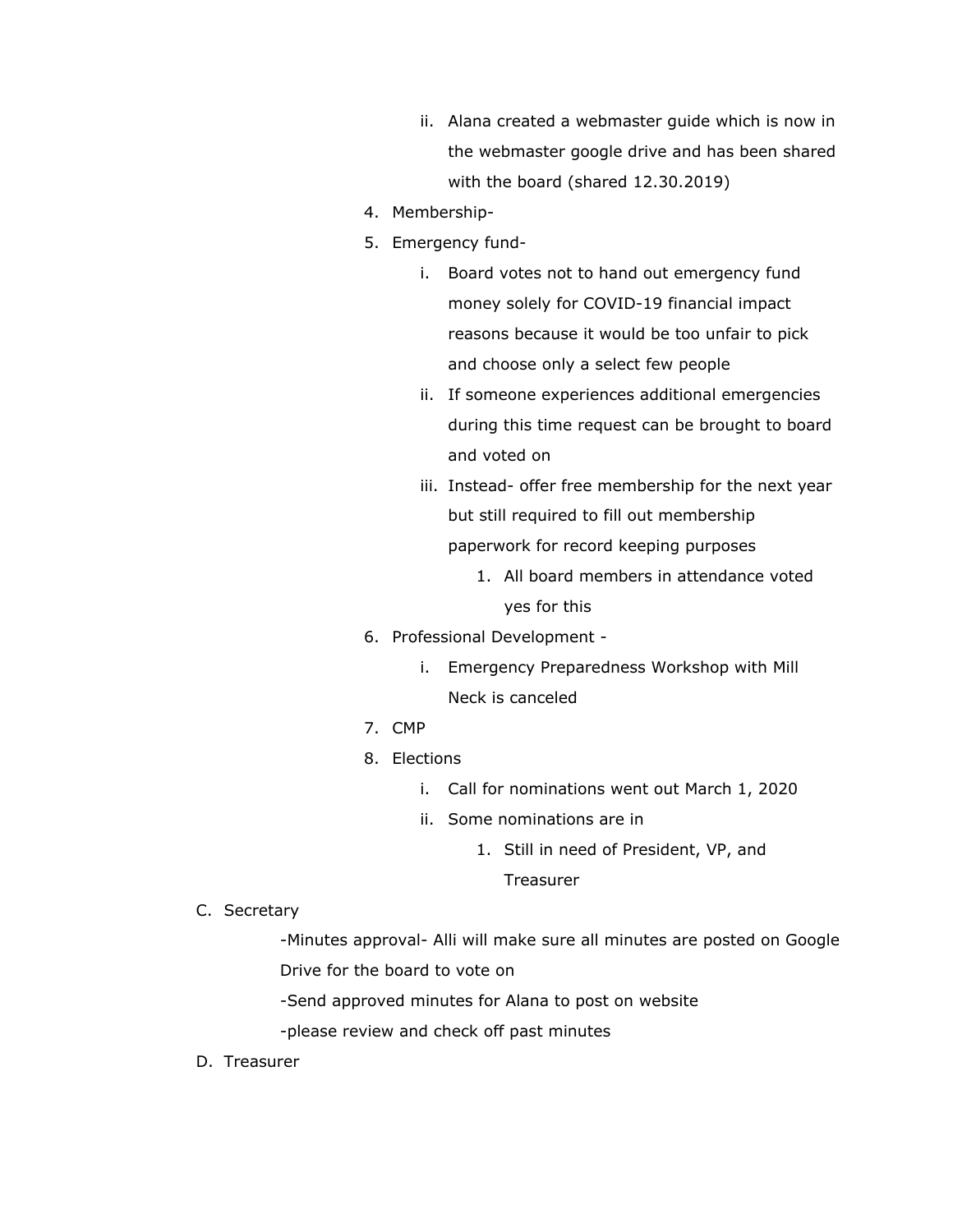#### E. MAL:

- 1. please be active on social media
- F. Associate rep-thank you for hosting the meeting before March GM

#### III. Old Business

- A. C/DI Scholarship Fund
	- 1. Announced at General Meeting- no further information for now
- B. NYC Region 1 Conference
	- 1. July 6-9, 2020, Brooklyn, NY
		- a. LIRID is responsible for the sponsorship committee
		- b. Sandra Blum and Lauren Vaicels are co-chairs,they were asked to ask for donations in late March and expressed their concerns to the conference chairs.
		- c. Silent Auction Basket--on hold for now
			- a. A skein of yarn for a yarn basket
			- b. A portable basket of Long Island things to donate to the silent auction
				- i. I bought maple syrup from a LI farm
- C. Conference scholarships
	- 1. Waiting for the cost of the conference to be announced.
	- 2. Positivity workshop and wine and cheese night --- on hold
- D. Remember to add HKNC walk and Nassau County Games for the Physically Challenged to GM agenda--canceled

# II. New Business

- A. New committee- ad hoc COVID-19 committee sharing information on website and FB with our members and Deaf community
	- 1. Headed by Tara Tobin
	- 2. Committee members: Alana Miller, Jamie Forman
	- 3. Alli reached out to Tara about advertising the committee and resources- waiting to hear back